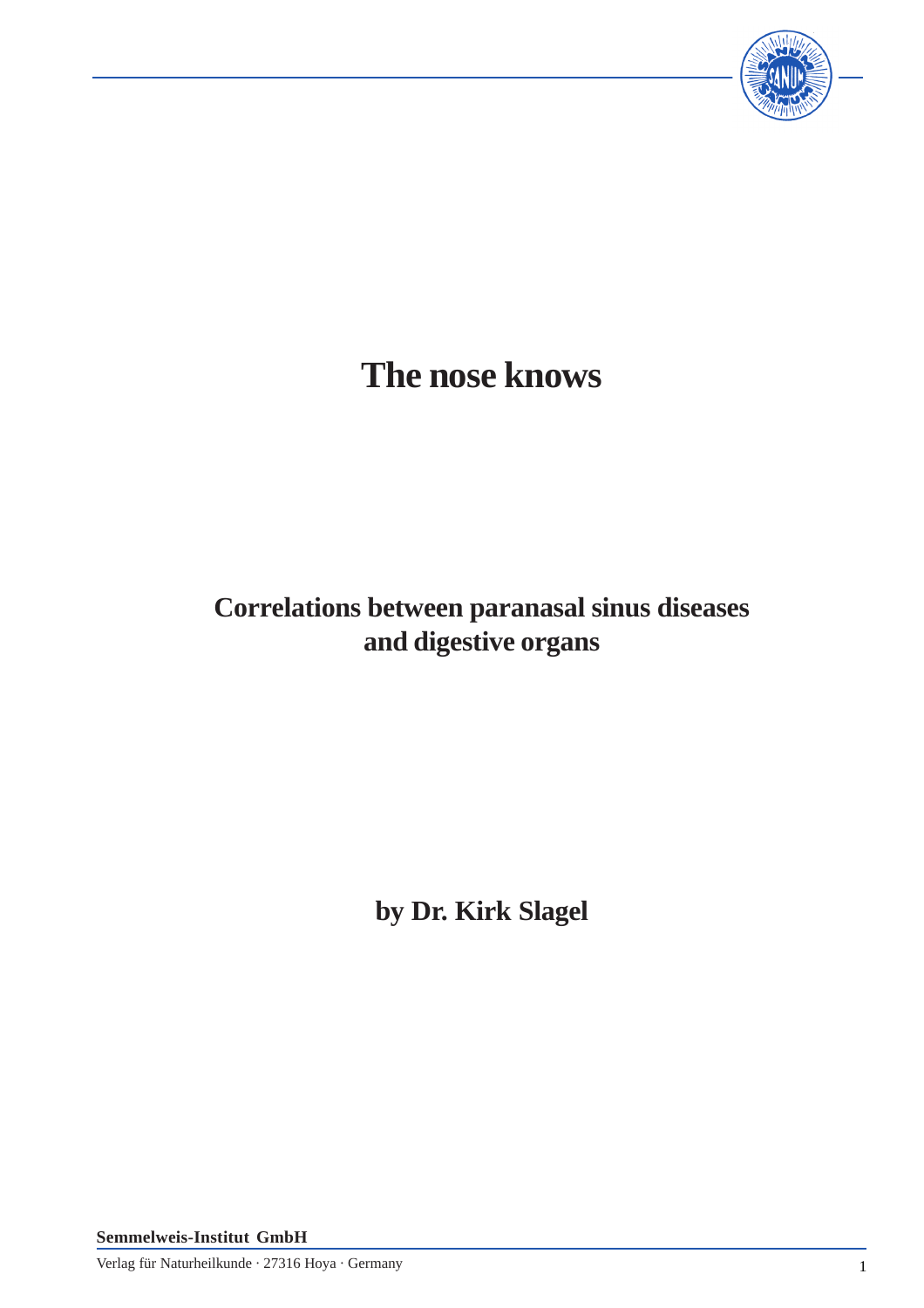

# **Development of the paranasal sinuses**

The bones of the face house a unique set of cavities called the paranasal sinuses. These sinuses are found in the interior of the four facial bones: the maxilla, frontal, sphenoid and ethmoid. They form air chambers, which serve to lighten the skull, moisten the air we breathe, add distinctive intonation to our individual voice, and facilitate the movement of irritating debris along the sensitive mucous membranes that line them.

The paranasal sinuses are laid out in the  $2<sup>nd</sup>$  to  $4<sup>th</sup>$  months of pregnancy. The actual development and *epithelial lining* take place after birth. Around the  $6<sup>th</sup>$  year of life, stronger growth begins, while the final extension is reached only after puberty. Individually, the formation of the paranasal sinuses fluctuates strongly, and even in a single person, it can differ widely between the two sides.

Although e.g. the maxillary and ethmoid sinuses are present at birth, they develop to their full extent only as a person reaches early twenties. The ethmoid labyrinth also continues to grow as the person ages and generally expands above the orbital of the eye to form the frontal sinuses, located just superior to each eyebrow. This bilateral development process is not always complete however, and many people have only a single, unilateral frontal sinus. A small percentage of people do not develop frontal sinuses at all.

#### **Function of the paranasal sinuses**

These internal air passages located

on either side of the nose and forehead are used, on average, over 20,000 times daily. The membranes consist of ciliated respiratory epithelium-special mucous producing columnar cells that are covered by minute finger-like projections. With all of this exposure, the tiny cilia, like undulating grasses of the sea, sweep the mucous and any debris contained within it toward the nasal openings, the nares, and the posterior nasopharynx, where it is either discharged, or swallowed.

### **Paranasal sinus diseases**

The draining of the sinuses occurs through an aperture in the membranes. If this aperture gets blocked from irritation, congestion, or inflammation, the mucous flow is obstructed and resultant pressure develops. The individual now has what is commonly referred to as **sinusitis**. Often, the obstruction is associated with a viral, bacterial, or fungal origin. In fact, recent studies have shown that many sinus infections are actually fungal in nature. However, the sinusitis may also be caused by an allergy to an external foreign substance; be it directly inhaled through the nares, or as a secondary reaction to a food or from poor digestion. This gut association often has much influence on the state of the sinus mucosa.

# **Correlation of paranasal sinuses and intestine**

If we consider the gastrointestinal tract to be the primary mucosa, then all other mucous membranes outside of the gut are secondary mucosa.

This correlation has been observed from a clinical stand-point in that many patients with sinus, respiratory, or vaginal conditions, often have some form of gut dysbiosis.

This sequence is relevant in that the gut is the seat of a significant immune response network. Sixty to seventy percent of the lymphoid tissue is located in the wandering maze of the small intestine and abdominal area. The inner exposure to the outside world at birth was in the form of foods eaten and air breathed. In addition, numerous animate and inanimate objects may have found their way to the always-receptive toddler's mouth. Immunologically, the production of a significant immunoglobulin, IgA, exists on these mucous membranes as a first line of defense to external foreign substances. By marking these foreign substances as they enter the body and following the cascade through to the development of immune memory cells, each person begins the lifelong process of protection against certain external substances.

The Autonomic Nervous System: calming Parasympathetic, and reactive Sympathetic, supports the delicate balance of stress management and digestion. And, the digestive process is of paramount importance in the health and well being of a properly functioning immune system. Digestion is best served in a parasympathetic mode: a soothing, calm, peaceful environment whether one is a vegetarian, vegan, or meat eater.

Depending upon one's personal belief system these quantities vary,

#### **Semmelweis-Institut GmbH**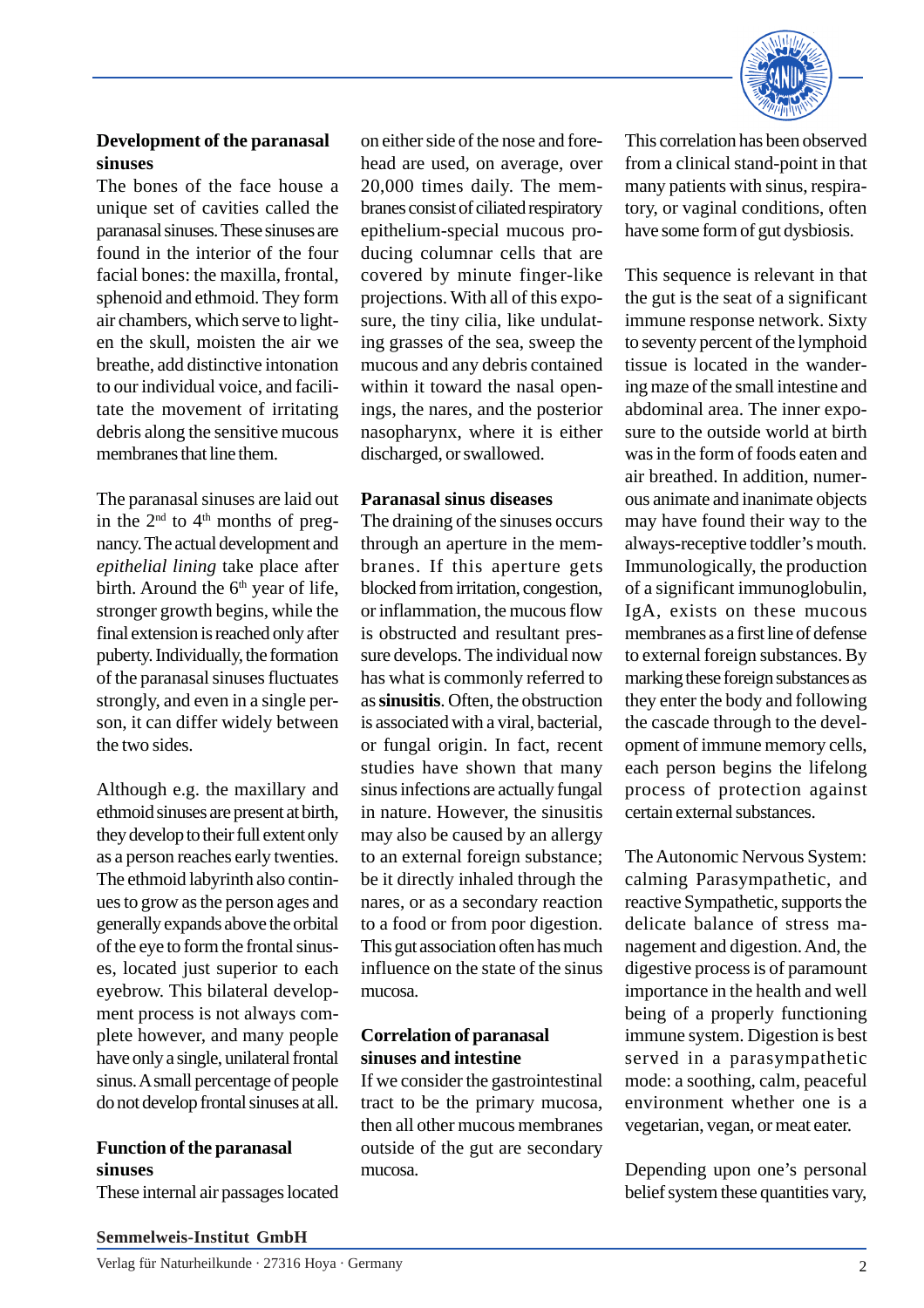

but across the table foods eaten should be an unadulterated blend of healthy fruits, vegetables, grains, nuts, seeds and meats. Foods need to be well chewed to allow for maximal association with the mechanical mastication process and exposure to digestive enzymes.

Quite simply, the gut works in parasympathetic mode. The production of acid, enzymes, and gut motility depend upon it. However, with many people stress is nearly always present. This short circuits the digestive process and results in undigested materials being introduced throughout the gut, depending upon the availability of enzymes. As a result, foods ferment, putrefy and rancidify, thus irritating the intestinal and allowing many large molecules of foods to enter the GI tract as an oversized foreign substance rather than a minute usable food source. The immune system is activated. Histamine, from degranulating MAST cells located throughout all of the mucous membranes, including the sinuses, is released and the immune cascade begins.

Over time the body becomes sensitized to these various materials. If the gut is constantly inundated with foreign substances then the overall immune system becomes irritated, inflamed, and overly sensitive to large molecules, whether eaten or inhaled. Accumulated debris from breakdown and elimination of foods and metabolic materials gets stored within the body. The sinuses and respiratory system, also responsible for the elimination of wastes, becomes reactive to the

histamines and congestion from substances that ordinarily would not cause a reaction. The body must rid itself of the offending stored material and one pathway is via the sinuses through a reactive, eliminatory immune cascade.

One can see that the relationship to foods, stress, and health is of paramount importance. This is true not only to obtain the nutritional benefit of foods, but also for the health of our immune system.

#### **Symptomatology of sinusitis**

As this sinus reaction process becomes present, the person may have associated symptoms of headache, pain and/or pressure over the cheeks, inner eye, or forehead. The throat may become irritated as a result of posterior nasal drainage. The voice tone may shift due to the change in density from air to mucous in the sinus cavities. Sneezing, and the blowing of the nose in an attempt to relieve the pressure, is a common pastime of the "nasally challenged" individual.

#### **General treatment options**

Medical treatment for such a condition is varied and at times perplexing. Standard medicinal routes of treatment utilizing over the counter, or prescription antihistamines and decongestants generally only palliate symptoms. One may get relief, but it is usually short-term with recurrent symptoms returning in a matter of days or weeks. Some individuals seem to just continue to use these medications not unlike a general daily vitamin regimen. As a society we have even gone so far as to advertise the approaching "allergy

season", associated with sinusitis, sneezing, etc.

The sinus elimination process starts with the digestion. By treating it at this point, one may eliminate the very cause of the chronic sinusitis. Consume foods that are healthy. During the illness eat no, or very lightly of proteins, carbohydrates and sugars, meats, grains and fruits. Steamed vegetables, broths, vegetable juices are always recommended. Basically, allow the body to eliminate by reducing the metabolic load.

Depending upon the state of the sinusitis, some physicians even recommend a fast of certain duration, but this author recommends that a fast only be undertaken with medical supervision. Although the missing of several meals during an illness, as long as there are adequate fluids consumed, is usually of no consequence.

Recommendations for the patient:

- Drink copious amounts of fluid, approximately 30 ml per kilogram of body weight is a good general guideline; more if exercising or a dehydrating environment is present. Monitor one's pH through urinary assessment with pH paper.
- Consume foods that will shift the pH toward 6.8 to 7.2; if too alkaline eat acid foods, and vice versa. Rest as much as possible, particularly being in bed prior to 10 p.m. It is said, that every hour one gets before midnight is equal to two after midnight.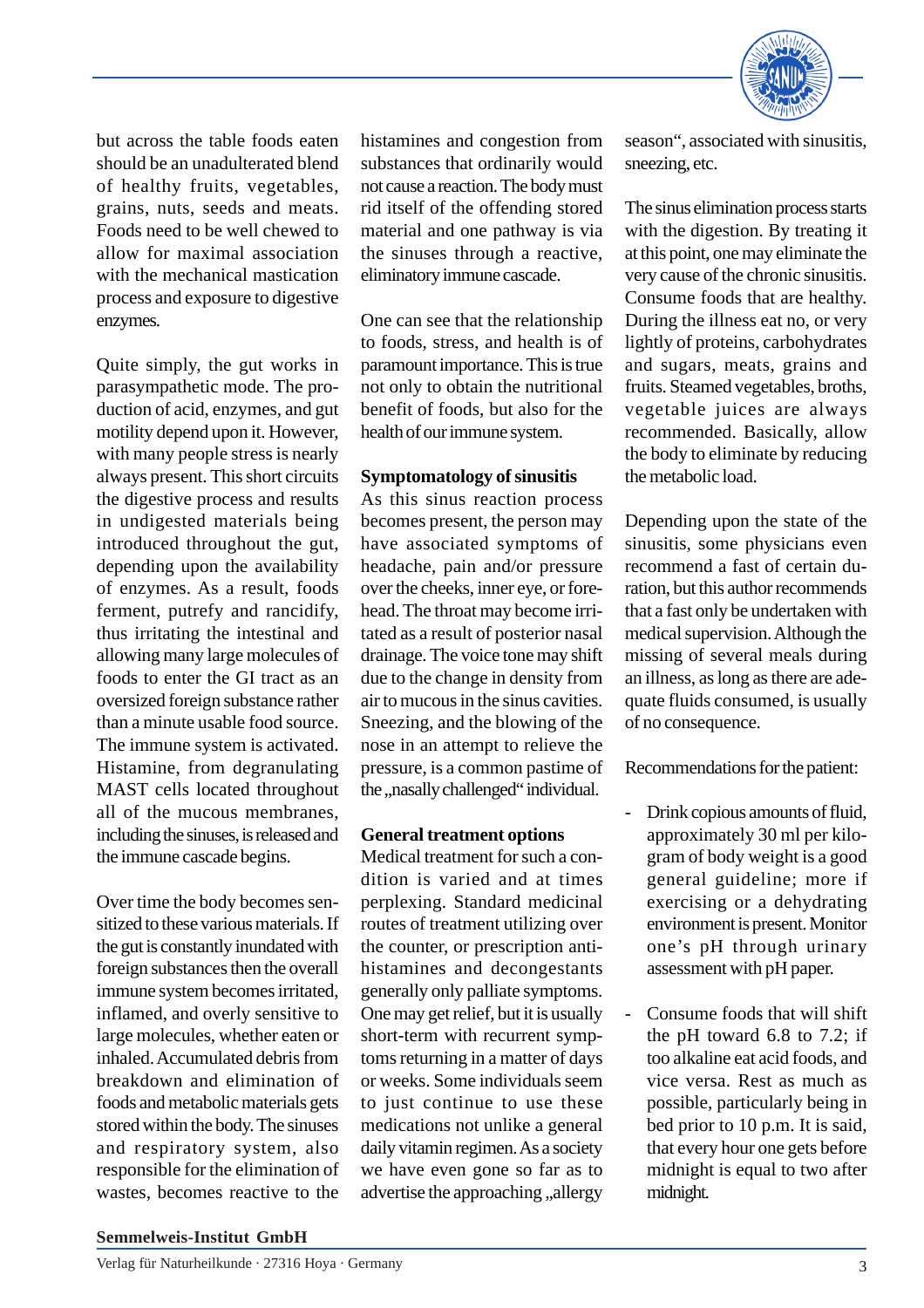

Additional therapies may be of particular interest as they act directly on the affected area. An old, time-tested process is the use of the **Neti Pot** to physically flush the sinuses. This is a small ceramic pot with a narrow outlet. One merely fills the pot with clean, warm water, often with a pinch of sea salt, and by tilting the head back and to the side, administers the solution via one nostril. The water should exit the other nostril. When infections are present, one may add small quantities of antibacterial herbs to the solution, or make a tea ahead of time that may be used in the pot. (Be sure to allow for cooling…)

Other therapies include: sinus packs of warm towels; inhalations steams with a drop of an essential oil, such as Peppermint - to assist with decongestion; Thyme or Rosemary - as an antimicrobial; Cervical manipulation has been helpful. Orthomolecular support in the use of Vitamin C, Zinc, A, and other supplements contributes to the immune function and general metabolism. Diathermy, homeopathy and acupuncture have also all been found to be of benefit.

#### **Causal therapies**

However, there are alternative treatment options for those interested in working on the issue a little deeper.

From one standpoint, the sinusitis condition is really an altered localized problem with a possible systemic milieu origin.

The sinus environment and the entire body may be in such a condition of inefficient elimination at the cellular level that microbes now have found a suitable home. This is the present association with a viral, bacterial, or fungal sinusitis.

So, the goal is to eliminate the external effects as much as possible and to promote elimination. This therapy, along with the other supportive therapies mentioned, supports the person as s/he cleanses and heals oneself. The goal is toward shifting the milieu and restoring a healthy functioning environment, which does not support these pathogens.

These deeper acting therapies include the use of remedies produced by SANUM and HEEL. The overall milieu associated with the diet and/or external toxins must be altered. As one changes the diet, however, there may be a milieu present that has been affected by any invading pathogens. Many microorganisms create their own milieu to support the environment in which they live. Oftentimes, one needs assistance in supporting the shift in the milieu. As one monitors the pH, additional remedies are available to support the return of a normal, healthy pH. Within the line of SANUM products, there are four pH modulators. These include ALKALA and potency chords of CITROKEHL, SANUVIS and FORMASAN. (A potency chord is a combination of several different homeopathic dilutions of the same substance in one remedy.)

The pH modulators, taken orally, facilitate the shift of the pH. This is critical in setting a new foundation to eliminate the debris that is associated with the sinusitis.

ALKALA used daily assists in alkalinizing the fluids of the body. If the patient has an acid urinary pH, then ALKALA taken in warm water between meals will greatly assist the shift of the pH.

CITROKEHL (Citric acid) can be very beneficial at the cellular level in supporting the citric acid cycle. Stimulating cellular activity assists with the removal of wastes via improved cellular function. Citric acid is also a supportive pH modulator when treating the *Aspergillus niger* (NIGERSAN) conditions of the body. These include any tubercular, or paratubercular illness.

SANUVIS is a potency chord of L+ lactic acid. As the body becomes more congested, cellular function is inhibited. As such, metabolic debris accumulates disturbing the general well being of the entire organism. SANUVIS assists in removing this toxin by stimulating the elimination of lactic acid. SANUVIS also supports the general circulation. If there is congestion, then there is most likely a circulatory impairment associated with *Mucor racemosus*. This tends to perpetuate itself toward the build-up of lactic acid and further reduced cellular function. The therapeutic means of choice is MUCOKEHL.

FORMASAN is a potency chord of formic acid. Formic acid has its indications for asthma and bronchitis, among others. It regulates the body's milieu in viral, bacterial, and fungal conditions of the body.